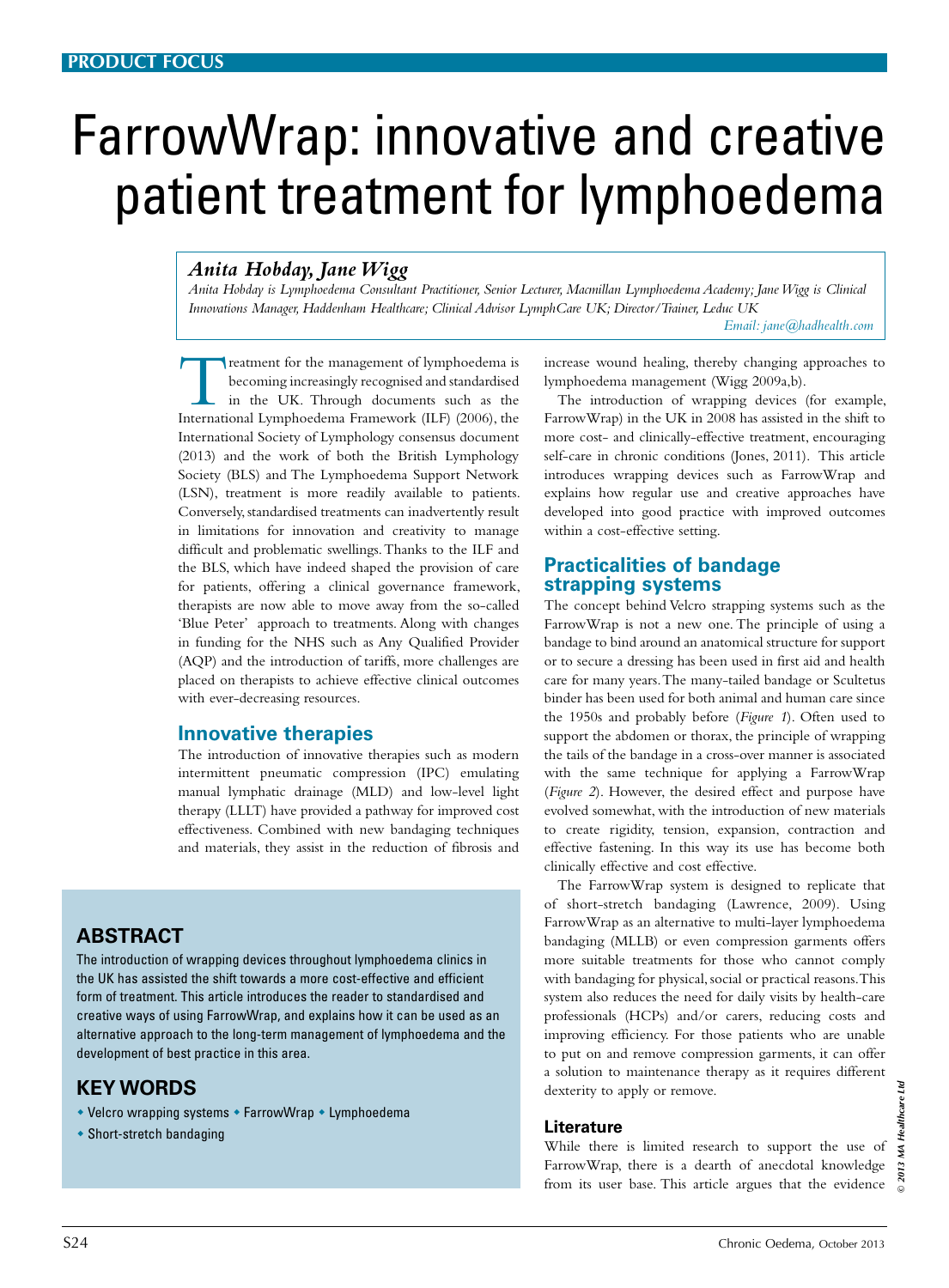

*Figure 1. Scultetus binder.*



*Figure 2. The FarrowWrap.*

involving patient and therapist feedback should nonetheless be given the credit deserved of a system or treatment that is making a difference. The evidence provided is supported by the patients presented within this text. Humen-Davey and Mayrovitz (2006) suggest that the FarrowWrap achieves therapeutic compression in line with short-stretch bandaging. Lawrence (2009) found the FarrowWrap to offer more consistency in application and, therefore, that it was more likely to achieve dependable pressure. Wigg (2012) discusses its versatility in treating a variety of lymphatic problems with excellent outcomes and compliance and Langhaus-Nixon et al (2013) show that it achieves a greater reduction in limb volume than that of short-stretch bandaging when used instead of night bandaging with increased compliance.

# **What is a FarrowWrap?**

FarrowWrap is a patented semi-rigid Velcro wrapping system which uses the principles of Laplace's law to achieve graduated compression. The degree of compression depends on the FarrowWrap selected and is designed to emulate short-stretch bandaging. FarrowWrap consists of multiple overlapping bands interconnected with a flexible

spine. FarrowWrap provides high peaks between working and resting pressures, ensuring performance is similar to short-stretch bandaging and rigid garments (Humen Davey and Mayrovitz, 2006). FarrowWrap is available in two classes in the UK and more styles in Europe and the rest of the world. The FarrowWrap Classic is made of two layers of material ensuring the correct end stretch will apply a compression of 30–40mmHg. If applied correctly, consistent compression will be achieved. FarrowWrap Lite provides a flexible neoprene material which is both conforming and accommodating of more unshapely skin folds. This applies 20–30mmHg and is suitable for patients who have mild to moderate, venous, dependency and palliative oedema. It has been used in a variety of settings, including dermatological skin conditions, lipodemosclerosis, epidermolysis bullosa (Clapham, 2012) and wound dressings can be applied underneath if necessary. The introduction of FarrowWrap Strong, which applies 30–40mmHg but is made from the consistency of the flexible 'light' material will soon be available in the UK. It is used at present in other parts of the world and is providing excellent outcomes (*Table 1*). Solution of  $\theta$  Chronic Chronic Oedera Chronic Oedera Chronic Oedera Chronic Chronic Chronic Chronic Chronic Chronic Chronic Chronic Chronic Chronic Chronic Chronic Chronic Chronic Chronic Chronic Chronic Chronic Chronic

FarrowWrap systems consist of three sections—a foot, a lower-leg and a thigh section. The thigh section consists of two main parts, the Velcro straps and a 'neoprene' bandage which forms a flexible connection between the thigh and lower leg system (*Figure 3*). Available in off-the-shelf sizes extending to 100 cm and made to measure, the availability in sizes offers flexibility in the large range of limb sizes that the system can be used on. The system lasts up to 6 months and is available on FP10 reimbursement. Although the initial cost for all three pieces is up to  $\angle 200$ , it is soon recouped against the cost of individual-use bandaging and professional staff costs, in addition to the advantage to the patient of a more comfortable, less bulky system which offers a greater degree of independence.

#### **Specifications**

FarrowWrap is easy to fit since it only requires two circumference measurements and a length measurement for the leg piece, and two circumferences and a length measurement for the thigh piece. Once measured, the variable size chart allows for the leg piece to be fitted in five sizes and two lengths, a thigh piece in two sizes and three lengths, and a foot piece in five sizes and two lengths.

Application for fitting is done by donning the foot piece first, followed by the leg piece. Stretching the straps to near 'full lock' provides the correct pressure. The most distal strap should be applied first, with the next strap applied by ascending up the leg. For the thigh piece it is easier to apply the straps first and the knee piece last (*Figures 3 and 4*).

 As the garments are sized appropriately, the selection for the appropriate garment for the correct sized limb provides the desired compression.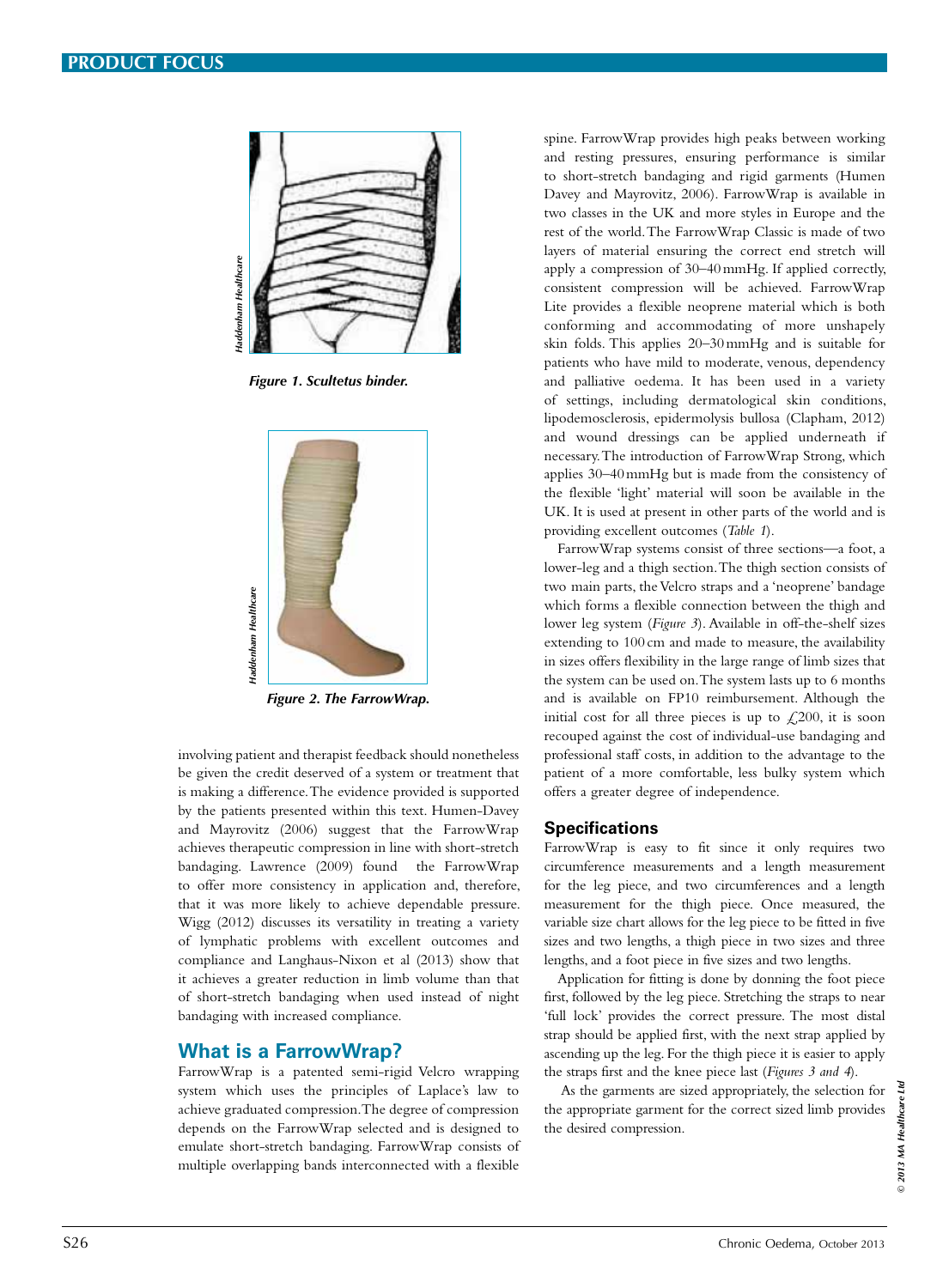# **Application for treatment**

The FarrowWrap can be utilised in a variety of conditions. The remainder of the article will discuss ways in which the FarrowWrap can be used to treat chronic oedema with or without the presence of wounds.

## **Management of oedema**

Oedema is usually managed in a two-phase process. The first phase is reduction therapy, whereby the limb is reduced with bandages and other therapies. The second phase is maintenance therapy, where the limb is maintained at its new, reduced level. The latter is usually achieved with compression garments (ILF, 2006).

## **Indications for FarrowWrap**

*Box 1* shows indications for the use of FarrowWrap in clinical conditions. These indications must be preceded by a full holistic assessment prior to fitting.

*Box 2* outlines the contraindications and cautions to be considered when fitting the FarrowWrap. A holistic assessment will need to be taken prior to the decision to use the wrap.

#### **Maintenance therapy for chronic oedema**

There is some confusion with the terms 'lymphoedema' and 'chronic oedema'. For the purposes of this article, the terms will both relate to a present persistent swelling of more than 3 months' duration (ILF, 2006).

Oedema reduction treatment usually consists of compression using garments or bandaging. Short-stretch bandaging is mainly used to intensively treat oedema, aiming to reduce the swelling, improve any shape distortion and soften any secondary skin or subcutaneous tissue changes. Compression garments are then used to maintain any improvement following intensive bandaging (Linnitt, 2012). However, in clinical practice we are aware of many patients who never manage to cast off their bandages and require long-term chronic management, meaning their circumstances differ from this traditional regime (Wigg and Jones, 2006). Patients with wounds are often maintained in bandaging because the wound fails to heal, exudate results in garments becoming quickly soiled or garments are considered unsuitable for other reasons, such as problems with donning and doffing. FarrowWrap offers another option in that it can be removed at any time, allowing for dressings to be changed or compression to be altered without the need for the expense of a visiting nurse. This ensures that the educated patient is in control of their chronic illness and can maintain their independence while saving on nursing time and resources (Wigg, 2012).

#### **Intensive treatment**

Intensive treatment is undertaken to help reduce limb volume (the size of a limb), reshape a distorted limb shape, help heal wounds and soften thickened tissues, or a combination of these. Bandaging, depending on the

| <b>Table 1. Types and characteristics of FarrowWrap</b> |                                                    |                                   |
|---------------------------------------------------------|----------------------------------------------------|-----------------------------------|
|                                                         | <b>FarrowWrap Classic</b>                          | <b>FarrowWrap Lite</b>            |
|                                                         | Rigid, robust material                             | Light fabric                      |
|                                                         | Soft, patient-friendly feel                        | Ideal for mild to moderate oedema |
|                                                         | Ideal for moderate to<br>severe or stubborn oedema | Suitable for palliative care      |
|                                                         | Does not roll or crease into<br>skin folds         | Venous conditions                 |
|                                                         | Hand wash only                                     | Suitable for children             |
|                                                         |                                                    | Cool and comfrotable to wear      |
|                                                         |                                                    | Machine washable                  |



*Figure 3. FarrowWrap systems consist of three sections; foot, lower leg and a thigh piece. The thigh section consists of two main parts,*  the Velcro straps and a 'neoprene' bandage which forms a flexible in Nelcro straps and a 'neoprene' bandage which forms a flexible connection between the thigh and lower leg system.



*Figure 4. The bandage strapping process.*

condition and purpose of the treatment, can be four-layer, multi-layer, partial limb (e.g. below knee), full limb or a system specific to the manufacturers recommendations.

All of these systems require a suitably trained HCP to undertake the process, which is time-consuming and is not always the most cost-effective way to treat the patient. Depending on the system used (for example, multi-layer lymphoedema bandaging), patient contact is often daily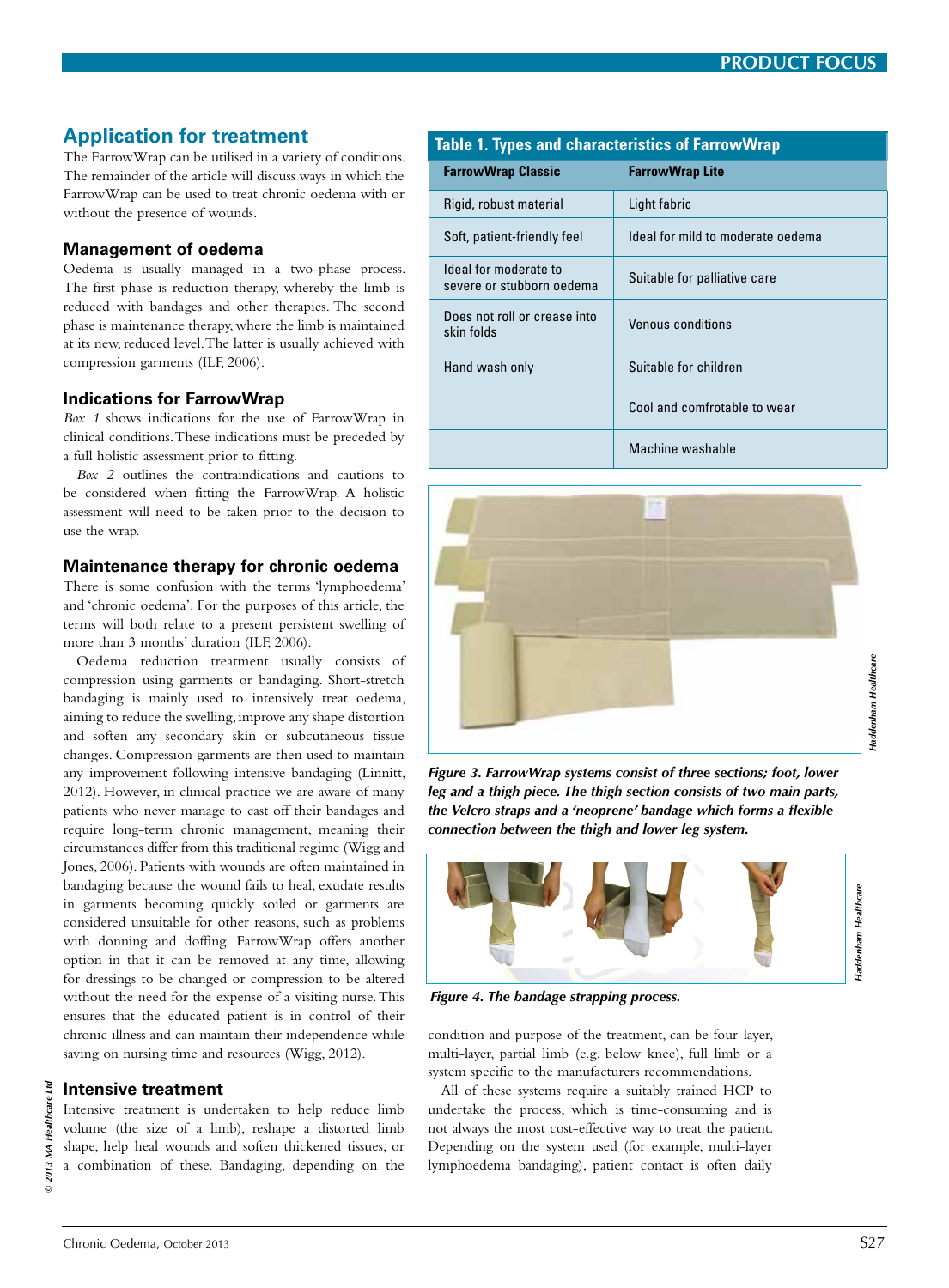# **Box 1. Indications for FarrowWrap**

- $\bullet$  Intolerance to bandaging
- $\bullet$  Intolerance to garments
- $\bullet$  Stubborn oedema
- $\bullet$  Distorted limb shape
- Post-bandage rebound oedema
- $\bullet$  Weak hand strength
- $\bullet$  Back problems
- $\bullet$  Non-compliance
- $\bullet$  Neuropathy
- $\bullet$  Palliative care
- $\bullet$  Skin sensitivity

#### **Box 2. Contraindications for FarrowWrap**

- $\bullet$  Infection and acute inflammatory episode
- $\bullet$  Severe peripheral arteriosclerotic disease
- $\bullet$  Decompensated heart failure
- $\bullet$  Deep vein thrombosis

#### **Proceed with caution with:**

- $\bullet$  Peripheral neuropathy
- $\bullet$  Diabetes

which is both disrupting for the patient and costly to the service provider. While cost should not be the ultimate reason for deciding on the treatment modality, given the current financial climate it is important for both patient and service provider to ensure that resources are used to the best advantage.

Using FarrowWrap for intensive treatment is effective for reducing oedema, resulting in increased interstitial pressure, thereby encouraging reabsorption in the lymphatic system, relieving tension in the venous walls and increasing the effectiveness of activity and improving venous return (Lawrence, 2009).

FarrowWrap offers an alternative to bandaging in the intensive treatment phase of decongestive lymphatic therapy (DLT). It encourages self-care through supervised or supported self-management (SSM) and can therefore reduce the burden on already overstretched service providers. The Lite and Strong versions are machine washable and the Classic version is hand-washable and therefore reuseable. Since the FarrowWrap lasts up to a year, provided the patient has at least two sets it can be used continuously instead of bandaging. Dependent on the patient's ability to self-manage, the number of contacts can be reduced to once a week during this phase of treatment. The concept of SSM allows for the patient to carry out an intensive treatment regime under the supervision of a qualified therapist, allowing for successful, cost-effective treatment (*Figure 5*). This treatment regime is often used with the inclusion of a LymphAssist® as self-application ensuring SSM. In addition to this, the FarrowWrap can

be altered as it loosens and the oedema reduces, which therefore promotes a maintained reduction of oedema or speedier reduction than some other bandaging systems. A cohesive bandaging system, because it adheres to itself, cannot adjust to the smaller limb size and could lead to refill back into the tissues.

Exudate can still be managed effectively with manufacturers' guidelines concluding that most highly absorbent dressings are still able to lock in exudate despite being under a compression system. FarrowWrap has the added advantage that a patient or carer can change dressings to prevent strikethrough without needing professional carers to replace bandaging.

#### **Phased intensive**

In this phase of treatment for oedema management, due to patient concordance, any comorbidity (such as diabetes), social circumstances (such as requiring time off work), recurrent lymphorrhoea or delayed healing can result in extensive use of resources. Sometimes referred to as 'long-term chronic treatment', the FarrowWrap can assist in reduced costs and improved compliance (Wigg and Jones, 2006). Worn for several hours a day or night and interchanged with compression garments, reduction of limb volume, softening of subcutaneous tissues and reshaping can still occur albeit over a longer period of time. Practitioners might consider this regime of treatment to be ineffective due to difficulties with rebound oedema. However, in practice it has often proved the case that successful outcomes are achieved despite the inconsistent nature of the intervention. Compression garments may need to be supplied more frequently during this regime, because if there is a change in limb volume, improvement of shape or tissue change is dramatic, the patient will require more garment to fit the improved limb. However, as the FarrowWrap is adjustable, it will last longer than needing several garment refits and again assists cost effectiveness and resources.



*Figure 5. Case study 1: female with bilateral lower limb swelling treated with FarrowWrap system instead of multi-layer lymphoedema bandaging. With kind permis-*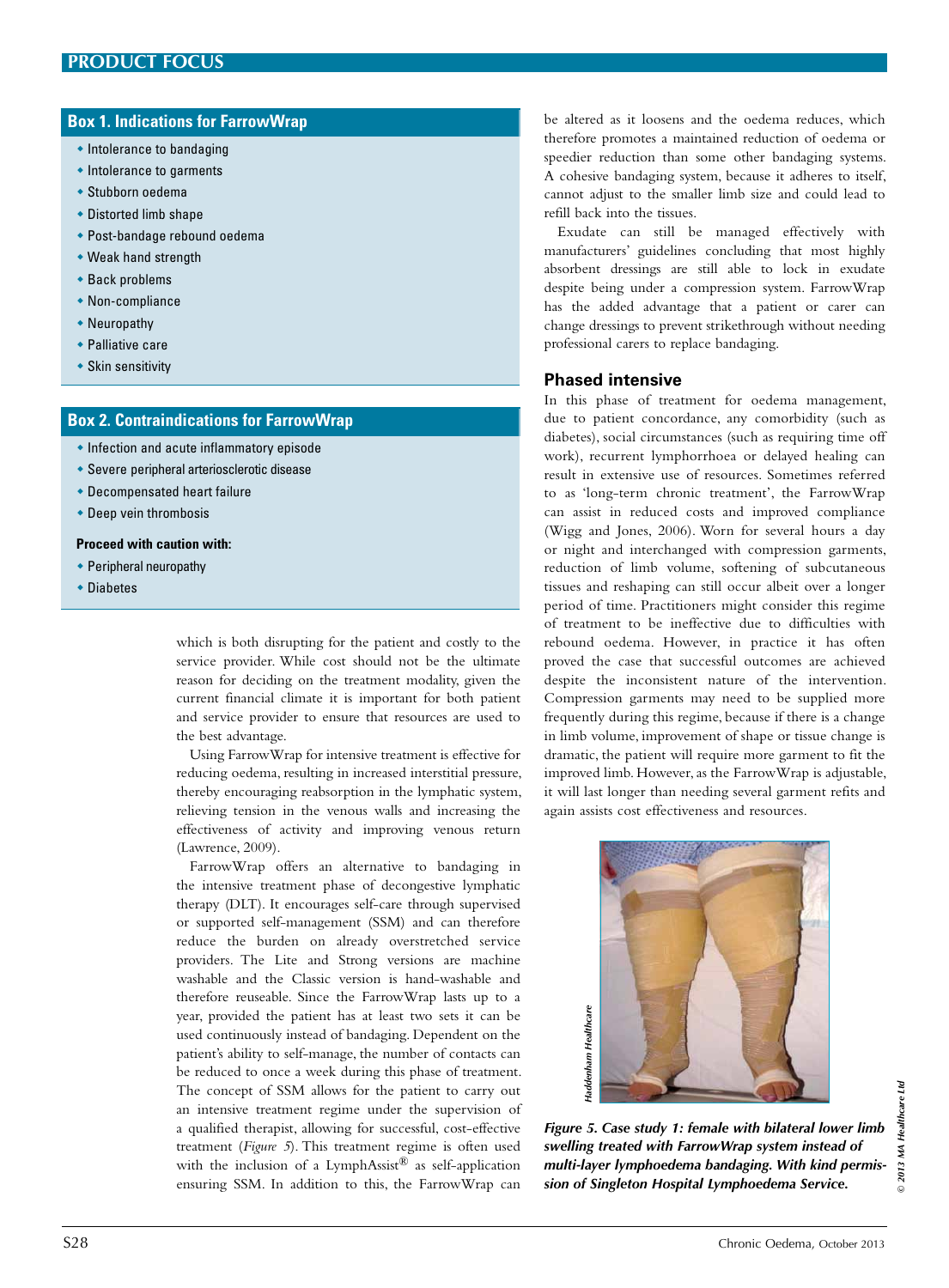## **Case study 1 Phased intensive treatment**

A 57-year-old female patient had type 2 diabetes and found being in bandaging very distressing. Using the FarrowWrap allowed her to be able to shower and care for her skin. During the healing phase, although experiencing occasional episodes of increased exudate, she was able to apply the Wrap herself or choose to wear compression garments with an absorbent dressing. This increased her tolerance and subsequently her concordance with treatment, allowing her more freedom as an expert patient (*Figure 5*).

# **Supported self-management**

This phase of treatment is based on a similar principle to the phased intensive treatment, except this would be considered self-care as part of a maintenance programme. It therefore would not involve professional carers, but would be instigated by them. In this instance, the patient or their own carer would use a FarrowWrap to 'top up' treatment by applying the wrap over their compression garment during the day for a given time or time period (e.g. one night a week). Again, this regime offers the patient the opportunity to self-manage another treatment modality while maintaining independence and having a degree of self-control over their condition.

# **Intermediate care**

This phase of treatment using the FarrowWrap refers to patients who have undergone a course of intensive bandaging but cannot, for various reasons (including the need to return to work), continue using bandages while waiting for compression garments from manufacturers. In practice,

there can be as much as 2 weeks' delay before garments are received. This can be difficult for the patient to continue and costly in both time and resources for professional carers. While it is accepted that a garment can be ordered earlier during bandaging treatment, it is not always easy to estimate the limb volume reduction or treatment outcome. The cost incurred by supplying a FarrowWrap at this stage in addition to garments and having undertaken intensive bandaging is justifiable in that it can continue to be used as self-intensive care as described previously.

In this instance, a FarrowWrap also helps to address the problem of rebound oedema. This occurs when swelling returns, usually quickly after a reduction in limb volume and size, when the skin has not had the opportunity to regain some of its own elasticity and compression still needs to be applied over a 24-hour period. In this case, ensuring that the patient is appropriately assessed, the FarrowWrap can be used at night even when the patient has been fitted with their garments to wear during the day. Alternatively, the patient may also wear a FarrowWrap on top of their garment for added rigidity following bandaging (Langhous-Nixon et al, 2013).

# **Case study 2 Combination treatment**

In this kind of regime a patient is treated partly using part FarrowWrap and partly using bandaging or another appliance to act as an encasement. *Figures 6* and *7* show various combinations. There is little evidence by way of research to support this innovative practice. However, in reality, designing patient care for an individual demands specialist practitioners to think laterally and in a problemsolving manner. Providing the principles of compression are adhered to and there are no contraindications to



*Figure 6. Patient (a) before, (b) during and (c) after combination treatment.*



*Figure 7. Case study 2: (a) FarrowWrap in conjunction with a cohesive bandaging system; (b) FarrowWrap foot and leg piece used with a Farrow band applied from the top of the leg piece over the knee; (c) FarrowWrap leg piece used with a Farrow band over the foot; (d) patient demonstrates ablity to use the bandaging with shoes.*